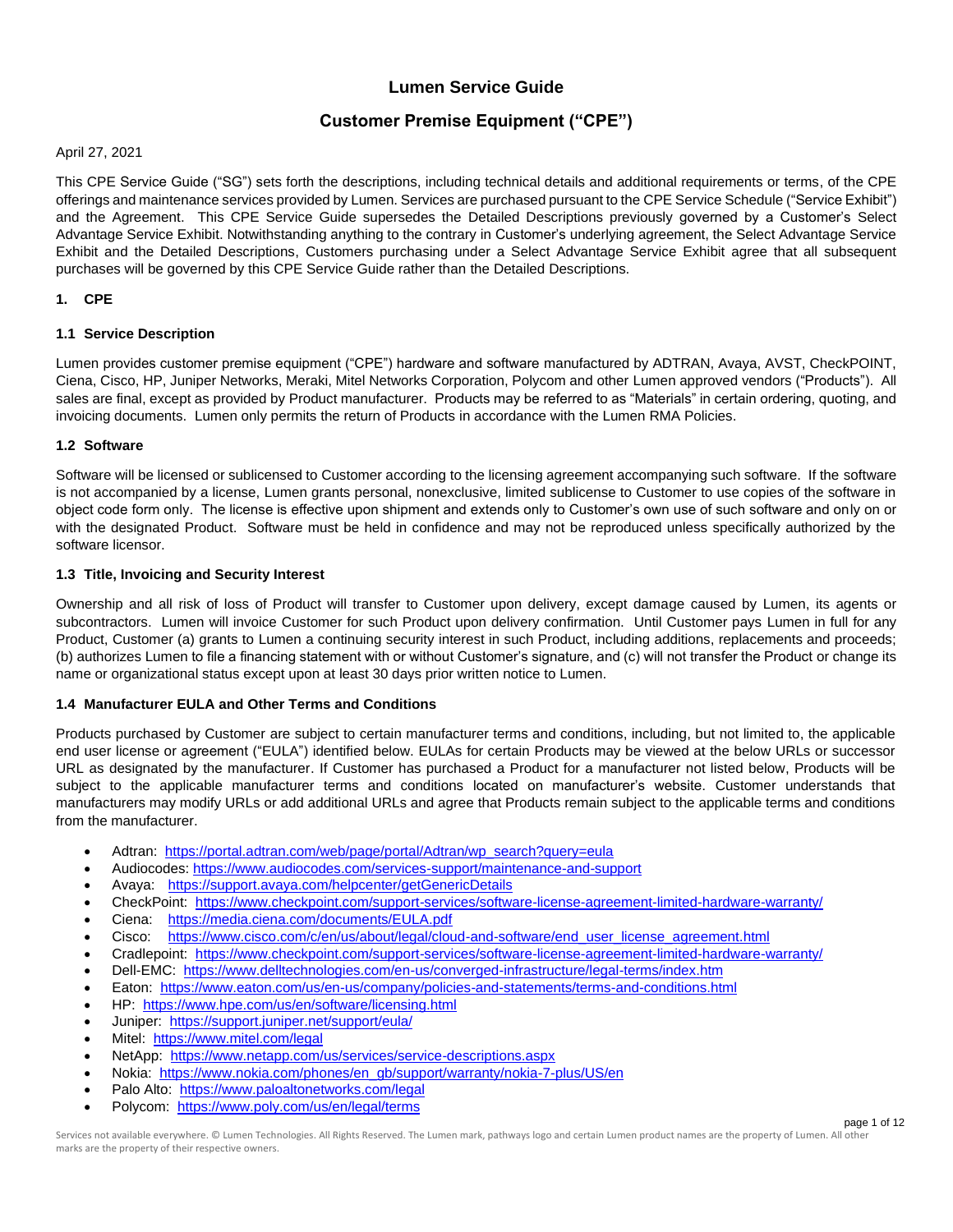• RSA: <https://www.rsa.com/en-us/company/standard-form-agreements>

# **1.5 Manufacturer Warranty**

Lumen will pass-through and assign to Customer all applicable warranties provided by the manufacturer of the applicable Product. All Products purchased from Lumen, including any Product that is part of a system previously purchased from and installed by Lumen which is still under warranty, are subject to the terms and conditions set forth in the manufacturer's warranty applicable to the Product. Products are sold to Customer with no warranty of any kind from Lumen. Warranties of certain manufacturers may be viewed at the below URLs or successor URLs as designated by the manufacturer. If Customer has purchased a Product for a manufacturer not listed below, Products will be subject to the applicable warranty terms and conditions located on manufacturer's website, provided that Lumen has the right to pass-through and assign the warranty to Customer. Customer understands that manufacturers may modify URLs or add additional URLs and agree that Products remain subject to the applicable warranty terms and conditions from the manufacturer.

- Adtran: [https://portal.adtran.com/web/page/portal/Adtran/wp\\_support\\_warranty](https://portal.adtran.com/web/page/portal/Adtran/wp_support_warranty)
- Audiocodes: <https://www.audiocodes.com/services-support/maintenance-and-support>
- Avaya: <https://support.avaya.com/helpcenter/getGenericDetails?detailId=C2009223142629795043>
- CheckPoint:<https://www.checkpoint.com/support-services/software-license-agreement-limited-hardware-warranty/>
- Ciena: [https://my.ciena.com/CienaPortal/s/global](https://my.ciena.com/CienaPortal/s/global-search/%40uri#q=warranty&t=All&sort=relevancy&f:@commonsource=[Technical%20Publications)[search/%40uri#q=warranty&t=All&sort=relevancy&f:@commonsource=\[Technical%20Publications](https://my.ciena.com/CienaPortal/s/global-search/%40uri#q=warranty&t=All&sort=relevancy&f:@commonsource=[Technical%20Publications)
- Cisco: <https://www.cisco.com/c/en/us/products/warranty-listing.html>
- Cradlepoint:<https://cradlepoint.com/about-us/terms-of-service/msp-addendum/>
- Dell-EMC: <https://www.delltechnologies.com/en-us/customer-services/product-warranty-and-service-descriptions.htm>
- Eaton: [https://www.eaton.com/us/en-us/site-search.searchTerm\\$Eaton::com%20:%20Warranties.tabs\\$all.html](https://www.eaton.com/us/en-us/site-search.searchTerm$Eaton::com%20:%20Warranties.tabs$all.html)
- HP: <https://support.hpe.com/hpesc/public/home>
- Juniper: <https://support.juniper.net/support/warranty/>
- Mitel:<https://www.mitel.com/legal/products-warranty-and-limitation-liability>
- NetApp:<https://www.netapp.com/us/services/service-descriptions.aspx>
- Nokia: [https://www.nokia.com/phones/en\\_gb/support/warranty/nokia-7-plus/US/en](https://www.nokia.com/phones/en_gb/support/warranty/nokia-7-plus/US/en)
- Palo Alto:<https://www.paloaltonetworks.com/legal>
- Polycom: <https://www.poly.com/us/en/legal/terms>
- RSA: <https://www.rsa.com/en-us/company/standard-form-agreements>

Lumen disclaims any liability for loss, damage or injury to any party as a result of any defects, latent or otherwise, in any Product. Lumen is not: (a) a manufacturer of any Product; (b) a party to any agreement between Customer and a Product manufacturer for services provided directly by the Product manufacturer to Customer (e.g., maintenance and extended warranty services); and (c) bound by or liable for any representation, warranty, or promise made by a Product manufacturer.

# **1.6 Warranty Claim Support**

Lumen will provide warranty claim support to replace defective hardware during the manufacturer's warranty period for Products, as defined within this CPE Section of the SG, only when such Products are purchased through Lumen. All other CPE, even if purchased from Lumen, are excluded from Lumen warranty claim support and warranty implementation is the sole responsibility of Customer. Warranty claim support for software media replacement is limited to replacement of CD, tapes and other media prior to Acceptance of the Product.

All Customer warranty claims will be supported through the RMA processes. All warranty coverage periods start on the date the Product is shipped from the manufacturer unless manufacturer warranty card included with Product states otherwise. Lumen will provide at nocharge to Customer, manufacturer warranty claim support for 90 days after the equipment is shipped from the manufacturer. After that period, a \$250.00 charge per case/trouble ticket will apply. This charge excludes labor associated with trouble isolation if such assistance is required or requested. Warranty claim support is provided at the discretion of Lumen and is subject to change without notice. UNDER NO CIRCUMSTANCE WILL LUMEN'S SUPPORT OF ANY CUSTOMER WARRANTY CLAIM EXCEED THE SUPPORT, POLICIES, OR PROCESSES EXTENDED TO LUMEN BY PRODUCT MANUFACTURER. "Center" means the Lumen Customer Service Center (Center) reachable at **800-227-2218**.

# **1.7 Warranty Parts**

Defective warranty parts are replaced either by: (a) Return and Repair Service; or (b) Return and Replace Service. Repaired Product should be returned to Customer within 30 days, but Lumen makes no guarantee. Replacement parts are covered for the remaining period of the warranty for the product. Lumen owns all defective parts returned in exchange for AR except those Lumen chooses to return to Customer. Customer should assume Lumen holds no replacement parts for warranty claims. "Return and Repair Service" means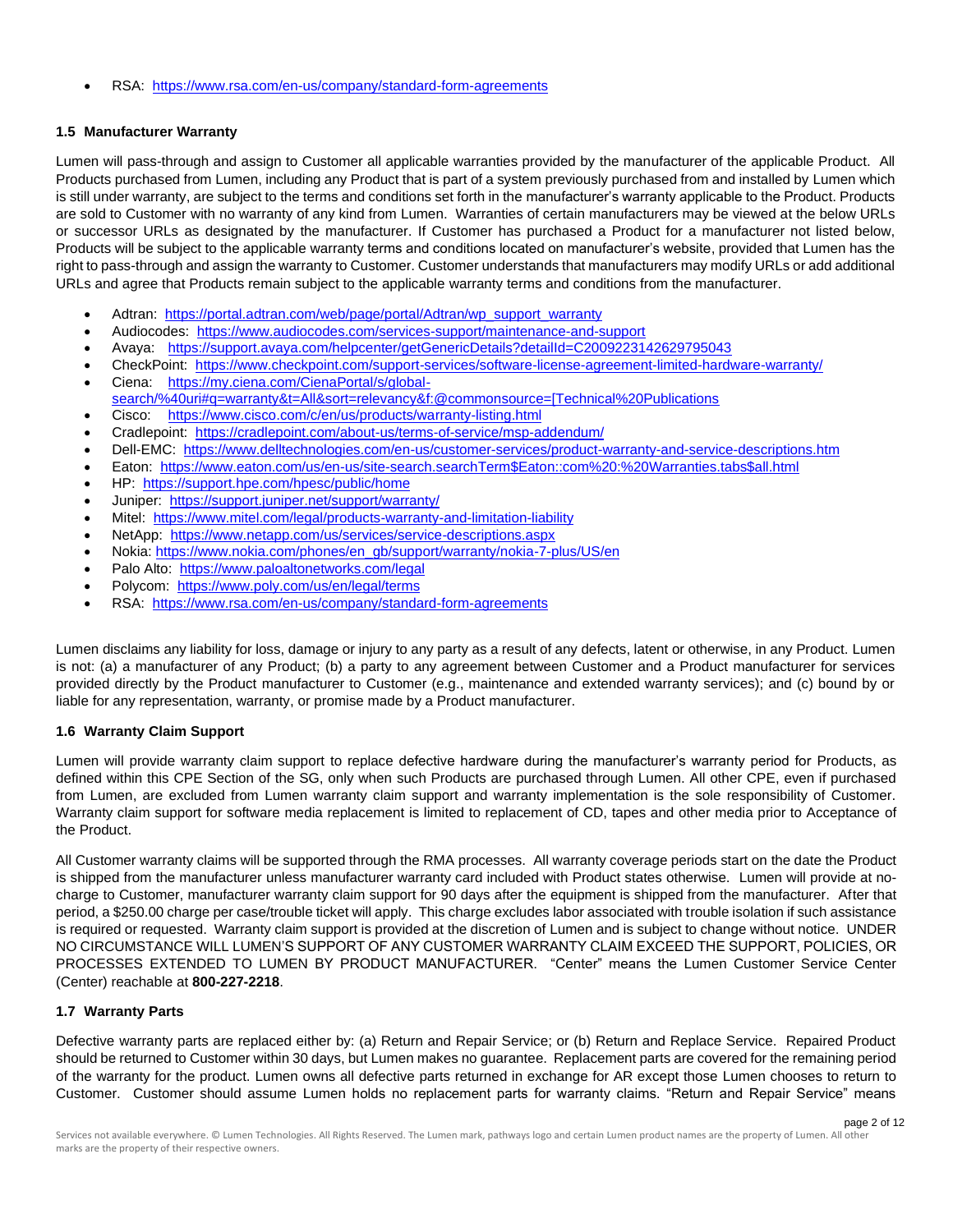Customer will return Product to Lumen and Product manufacturer will repair Customer's defective Product. "Return and Replace Service" means Customer will return Product to Lumen and Product manufacturer will replace Product with the same or similar Product that is functionally equivalent in terms of features, function, fit and compatibility.

# **1.8 Return Material Authorization ("RMA") Policies.**

**Product Return Material Authorization Policy.** RMA is limited to Product with warranty or maintenance coverage. RMA only supports like-for-like replacement of Product. "Return Material Authorization" or "RMA" means manufacturer or Lumen authorization to return Product. LUMEN WILL NOT ACCEPT THE RETURN OF ANY PRODUCT WITHOUT PRIOR APPROVAL FROM PRODUCT MANUFACTURER. Manufacturer may assess fees or charges associated with RMA. Product returns are subject to one of the following two RMA policies. Customer must call the Center for assistance with a Product return and issuance of the RMA number.

- **Pre-Acceptance Product Return.** Return is conditioned upon: (i) the Product being returned in its original box, (ii) Product has not been opened or installed, (iii) box does not have writing on it, (iv) the factory seal has not been broken and (v) manufacturer's agreement to accept return of the Product. Product must be returned using the issued RMA number and shipped to location specified in RMA. Product must be received by Lumen within 10 business days of the RMA Creation Date. If Product is not received by Lumen within 10 business days of the RMA Creation Date, Lumen reserves the right to bill Customer for any Advance Replacement Product provided to Customer. "Advance Replacement" or "AR" means Lumen will provide Customer with a replacement part in advance of Customer returning the defective part for repair or replacement. "RMA Creation Date" means the day that Lumen provides the RMA number to Customer.
- **Post Acceptance Product Return for Warranty Replacement.** Lumen provides warranty claim support only for Products purchased through Lumen. Defective Product must be received by Lumen within 10 business days of the RMA Creation Date. Product must be returned using the issued RMA number. Customer is responsible for all return shipping costs. Lumen reserves the right to cancel RMA request if defective Product is not received by Lumen within 10 business days of the RMA Creation Date. Lumen will not provide warranty claim support if Lumen has not received payment for Product within 90 days of Acceptance.
- **Restocking Fees.** Requests for RMA are subject to a fee of 25% of Product price paid by Customer, except as waived solely within Lumen's discretion for Product returns concerning Bundle services and manufacturer errors. Customer is responsible for any damage to the Product while in Customer's possession and during return shipment to Lumen.

### **1.9 Miscellaneous**

- **Advance Replacement ("AR") Charges.** If manufacturer of Product offers an AR service and Customer requests AR for defective Product, Lumen will facilitate the AR and charge Customer \$500.00 per AR. AR utilizes Lumen RMA processes. An Order Form must be authorized to cover \$500.00 AR charge and cost of replacement Product. Customer is also responsible for all services charged by the Product manufacturer for AR service. Lumen provides no warranty on manufacturer AR services. Customer will only be charged for replacement Product if Customer fails to return Product as outlined in RMA Policies.
- **Expedites.** If Customer requests an expedited delivery of Product, and Lumen can and chooses to comply with the request, the following charges will apply: (a) a \$500.00 expedite request charge; (b) a \$50.00 per expedited item charge; and (iii) all shipping charges.
- **Export.** Customer will not export Products. Lumen is prohibited by its Product manufacturers from selling Products that will be exported.
- **Trade-In.** If Customer trades in any Product through Lumen under any manufacturer terms, Customer will indemnify and hold Lumen harmless from any liabilities, including charges imposed on Lumen, arising from Customer's failure to comply with the manufacturer's terms.
- **Misuse.** Lumen may provide information relative to Product operation and features, and recommendations for protecting Product against fraud, malice, and unauthorized access, however, Customer is solely responsible for the security of its own Product. Lumen and its affiliates and subcontractors are not responsible for damages relating to unauthorized access, fraud, or other misuse of Customer's Product.

# **2. CPEaaS**

# **2.1 Service Description**

CPE as a Service ("CPEaaS") is a service where Products and Services are offered to Customer monthly for the Service Term identified in the Order Form. CPEaaS includes implementation, unless otherwise stated in the Order Form, maintenance and use of the Products. Except as set forth in this CPEaaS Section, the Products and Services are subject to and controlled by the other applicable sections of this Service Guide. As defined within this CPEaaS Section of the SG, "Products" means CPE and software offerings from Lumen, and "Services" means offerings from Lumen that (a) install, maintain or manage the Products; (b) support Customer network management objectives, or (c) are consulting, professional, technical, development, and/or design services. Services may be referred to as "Support Services" and "Implementation" in certain ordering, quoting, and invoicing documents. Acceptance of CPEaaS occurs (a) upon delivery of the Products where Customer purchases only Products and Installation or (b) upon installation where Customer purchases Products, Installation and Maintenance Services.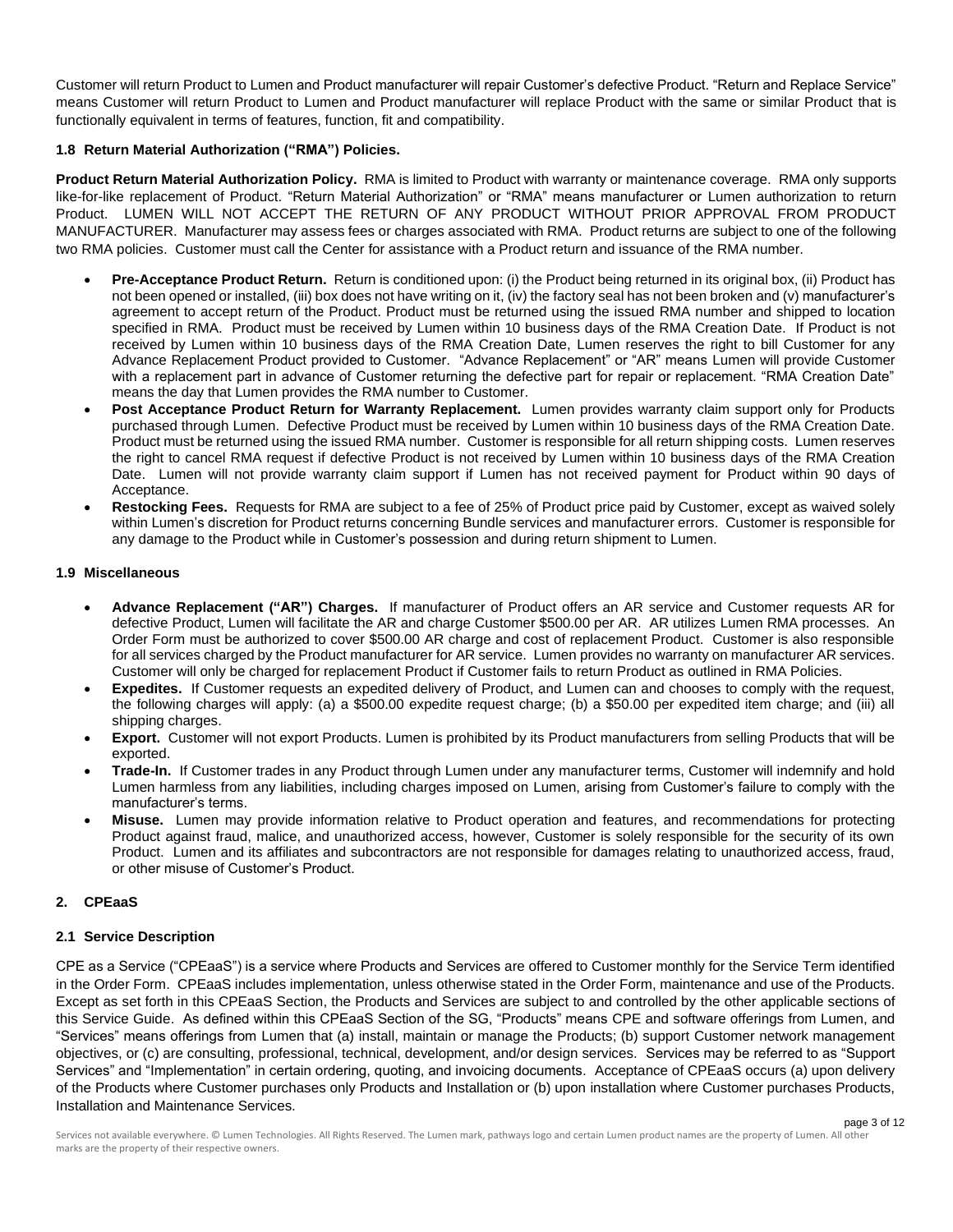## **2.2 Delivery**

Products will be delivered to the Customer's location(s) identified by Customer to Lumen. Delivery will be made either by F.O.B. origin, freight paid by Customer, or personal delivery by Lumen.

## **2.3 Ownership and Use**

Except as provided in the Product Purchase subsection below, Product is the personal property of Lumen, even if the Product, or any part of the Product, is affixed or attached to Customer's real property or any improvements on Customer's real property. Customer has no right or interest to the Product other than as provided within this CPEaaS Section and will hold the Product subject and subordinate to the rights of Lumen. Customer will: (a) at its own expense, keep the Product free and clear of any claims, liens, and encumbrances of any kind; and (b) make no alterations or affix any additions or attachments to the Product, except as approved by Lumen in writing. Customer will not remove, alter or destroy any labels on the Product and will allow Lumen the inspection of the Product at any time.

### **2.4 Loss; Replacement of Damaged Product**

As between Lumen and Customer, Customer will bear the entire risk of loss, theft, casualty, destruction or damage to the Product following delivery from any cause whatsoever (collectively, "Loss"). Customer will indemnify, defend and hold harmless Lumen its affiliates, and contractors for any such Loss. Customer will advise Lumen in writing within five business days of any such Loss. In no event will such Loss relieve Customer of the obligation to pay Lumen any amounts due. Where Product is replaced due to Loss or damage not covered by maintenance under the applicable section of this Service Guide, Customer will pay: (a) the full replacement value of the damaged Product, and (b) a one-time charge to cover Lumen's cost to ship the new Product. If Customer requires on-site assistance from Lumen to install the replacement Product, an additional dispatch charge will apply. Lumen will quote the charges in advance, obtain Customer's approval, and invoice the charges within 60 days. Customer is responsible for any claim for reimbursement from its insurance carrier. The terms and conditions in this Service Guide will continue to apply. Replacement Product may or may not be the same model.

#### **2.5 Product Purchase; Ongoing Maintenance**

Upon termination or expiration of the Service Term, Customer will purchase Product outright for \$1.00 on an "as-is and where-is" basis, with no representations or warranties of any kind, including no warranties of merchantability or fitness for a particular purpose or representation that any software license associated with the Lumen provided CPE is transferrable to Customer. Upon invoicing, title for the Purchased Product immediately transfers to Customer. Customer will become owner of the Purchased Product and bear all responsibility for the Purchased Product, and, as such, agrees to release Lumen from all and any liability relating in any way to the Purchased Product. Upon Customer's ownership of the Purchased Product, Lumen will no longer provide maintenance support or any configuration changes. Customer will be responsible for purchasing or providing any separate maintenance and any software licenses for all Purchased Product and also becomes responsible for proper disposal of the Purchased Product.

#### **2.6 Insurance**

Customer will, provide and maintain, at Customer's own expense, at all times following delivery of the Product until the Product is purchased, the following insurance: (a) "All-Risk" property insurance covering the Product for the full replacement value, naming Lumen or a third party provider designated by Lumen as a loss payee; and (b) commercial general liability insurance with limits of not less than \$1,000,000 per occurrence and aggregate and naming Lumen as an additional insured, unless such insurance is required elsewhere in this Agreement at higher limits. Such insurance will be placed with insurers who have a minimum "Best's" rating of A- VII (A- 7). Upon request, Customer will deliver to Lumen insurance certificates evidencing such insurance.

#### **3. Lumen Portable WiFi**

#### **a. Service Description**

Lumen Portable WiFi supplies Customer with (a) one (1) Cradlepoint LTE router, (b) a powerpack with power supply, (c) a Viewport, to allow for viewing of the Cradlepoint router lights, (d) a power plug, and (e) an RJ45 bulkhead assembly contained within a portable rugged case ("Unit"). Lumen will also provide installation of up to two (2) SIM cards and configuration of the Cradlepoint router, as well as assembly of each Unit. SIMs and WiFi data plans must be purchased separately. Terms and conditions set forth in Sections 1.2-1.9 above are applicable for Portable WiFi.

Portable WiFi includes Lumen-provided support for the first thirty (30) days following Acceptance to assist Customer upon receipt of assembled Units. This support includes review and troubleshoot of Cradlepoint settings and limited Customer network settings. Support will be by phone Monday through Friday, 8:00am to 5:00pm MST. Support calls will be limited to ninety (90) minutes of support per Unit. Additional support must be purchased separately.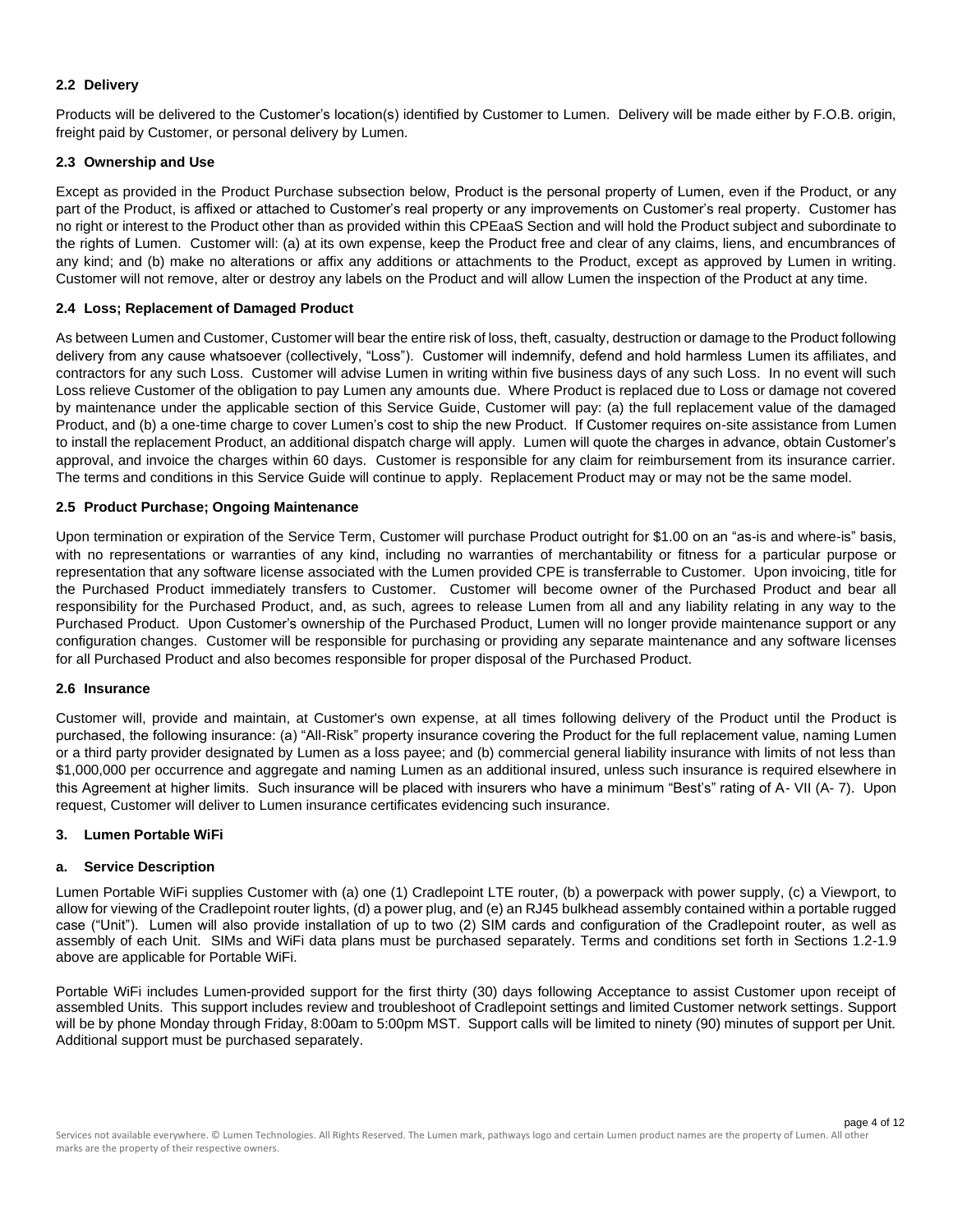#### **b. Customer Responsibilities**

- Customer acknowledges that Unit assembly time may vary due to factors including, but not limited to, source of materials, staging time, order size and volume, and Customer requirements.
- Customer will provide Cradlepoint configurations a minimum of three (3) weeks prior to the first assembly.
- Customer agrees that Lumen will not be charged for any cellular charges to provide consulting and testing.

## **c. Lumen Responsibilities**

- Some configurations may require connection to the Customer's network. If required, Lumen will provide pricing to set up the connections using a VPN in the Order for the project.
- Lumen will work with the Customer to determine the delivery method of the completed Units to the Customer central location. Delivery costs are not included in the Customer Order.
- Lumen telephone support will meet industry standard support efforts relative to the issues presented by Customer.

#### **4. Installation Services**

#### **a. Service Description**

Lumen will provide certain installation services for Products that Customer purchased from Lumen through the Product manufacturer as defined by the Product manufacturer ("Services"). Services may be referred to as "Support Services" and "Implementation" in certain ordering, quoting, and invoicing documents. Product manufacturer will provide all necessary labor, tools, and materials, and will repair or replace, at its discretion. Products includes all Products subject to the CPE and CPEaaS Sections of this Service Guide.

# **b. Coordination and Customer Requirements Validation**

As applicable,

- Lumen will coordinate the implementation of Products between Customer and Lumen, and other third parties as required and will manage deadlines and milestones.
- Lumen will gather from Customer's designated contacts the applicable technical, design requirements and site information, such as:
	- o Floor plan & phone set layout
	- o LAN/WAN IP information and network architecture details
	- o Router configuration data
	- o Switch configuration data
	- o Phone set / station assignments and features
	- o Voice configuration parameters
	- o Circuit/network/telco order and network infrastructure connectivity and system configuration information
	- o Application information required for purchased applications
	- o Call Manager design (i.e., Call Admission Control, Dial plan requirements and Redundancy)
	- o Directory access and integration
	- o Quality of Service ("QoS") details
	- o Network service provider capabilities and SLA
	- o Any additional features of the Product that may be required or requested by Customer
	- Lumen will perform feature, functional and architecture analysis from data gathered.
- Lumen will compare functional requirements with the available features/functionality of the Product to any solution that may exist in Customer's environment.
- Lumen will create and verify equipment configuration.
- Lumen will identify and present feature/functionality and/or design gaps to Customer to ensure acceptance of deviations from requirements. Document gaps for risk assessment documentation. Lumen and Customer will determine whether a gap can be removed by pointing out similar functionality with existing features. Discuss and document feature/functionality and/or design alternatives and ensure that Customer understands implications of each alternative.
- Lumen will assign a technician to configure, stage, and test the equipment.
- Schedule a technician and/or Senior Design Engineer to gather station information, program features and station information, and to train Customer personnel.
- Lumen will assist in testing the equipment and the associated networks and purchased applications (per the Lumen Purchase Order), to ensure proper operation.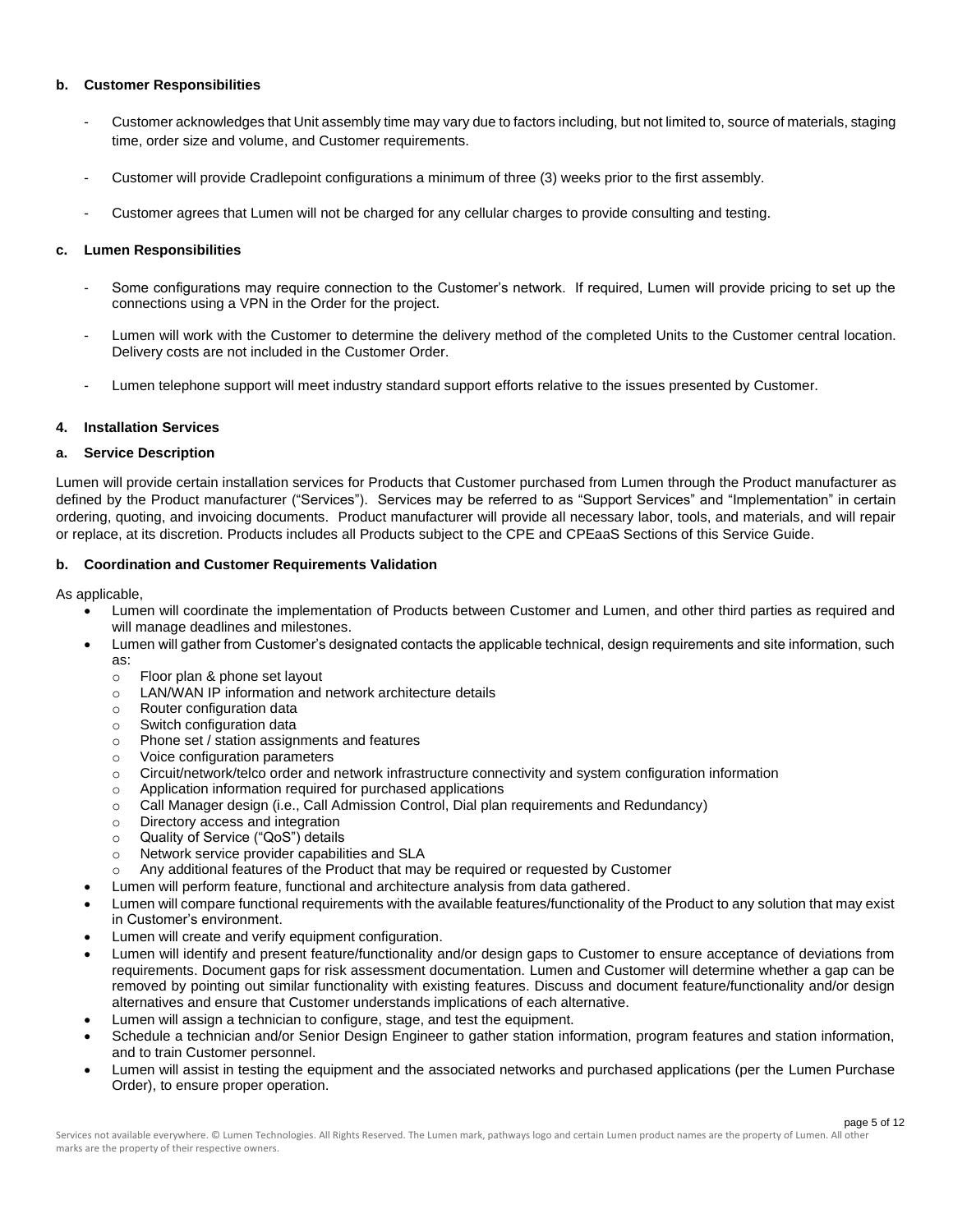# **c. On-Site Deployment**

If Services are deployed to Customer's site to install Products, the following applies:

- Access to Installation Site
	- $\circ$  Customer will provide access at the installation address(s) during regular business hours from: 8:00 AM to 5:00 PM local time Monday through Friday, plus after-hours access at any pre-arranged dates/times.
	- o Customer will provide any security personnel, codes, badges or other access methodology required for staging, installation, and training.
- Services include, as applicable:
- o Staging
	- Assembly of base equipment, both hardware and software
	- Configuration of base equipment
	- Functionality and purchased application testing
	- Unboxing, assembly, and distribution of phone sets
	- Note: Customer responsible for disposition of empty boxes & any replaced equipment.
	- o Unpack and inventory equipment, reporting any damaged hardware or partial shipment
	- o Mount and connect the chassis equipment
	- o Program Customer stations and quoted features
	- o Power-up & diagnostics
	- o Attach cables
	- o Test connectivity
	- o As may be required, schedule and perform telco cut-over
	- o Place and connect phones
	- o Provide a phone quick reference guide (one per Customer phone)
	- o Provide phone tutorial CD and administrator's guide reference online link
- Note: Customer is responsible for moving office furniture and other obstructions
- Except as otherwise provided in an Order Form, Services **will not** include the following:
	- Additional wiring or cabling; supply, assembly, installation or maintenance of racks, shelves, or any other physical structure to which the equipment is to be mounted; ancillary materials such as power/extension cords, rack/wall mount bolts/screws, wires, cables, connectors.
	- o Troubleshooting or installing the wiring, extending wiring and/or cabling, to include telco demarcation points.
	- $\circ$  Providing, installing, verifying (tone & tag), or labeling of Customer phone wiring.
	- o Supply and / or assembly of racks, shelves or tables which are not included in the Lumen Bill of Materials.
	- o Accessing or troubleshooting *third party* hardware, software, or network and circuits
	- o Optimizing or troubleshooting Customer applications not listed in the Lumen Bill of Materials.
	- $\circ$  Installation or configuration changes that are results of site additions, deletions, re-locations or changes in Customer's network strategy or design requirements that deviate from the agreed upon site listing
	- $\circ$  Software upgrades, with the exception of upgrades designed to address a circuit affecting issue on the equipment being installed.
	- o Installation or maintenance of "soft" computer software phones.
	- o Moving of office furniture for the installation of Customer phones or access to panels.
	- o Configuring or installing additional Customer hardware
	- o Configuring third party or pre-existing servers.
	- o If the Service requires **Customer-provided** servers, Customer is responsible for ensuring that those servers meet manufacturer and/or software-provided specifications for hardware and software. Failure of test & turn-up of desired server applications due to missing the specifications will result in any extra time or trips being billed at standard time and material rates.
	- $\circ$  Customer is responsible for conduit, cable trays, wire raceways, and power configurations, as required by state and/or local electrical regulations or fire codes, as well as manufacturer specifications.

# **d. Potential Additional Charges for Installation Services**

The installation date may be in jeopardy, with additional charges incurred to Customer, if Lumen or its subcontractors are delayed due to lack of needed Customer information, inaccurate or incomplete information provided, or lack of site readiness. Lumen reserves the right to invoice for all labor services and equipment provided if work is stopped, delayed, or rescheduled for more than 30 days, due to a request by Customer, or as a result of Customer's failure to meet the responsibilities outlined in this Service Guide or appliable Order Form, or for any other reason beyond Lumen's control. Additional potential charges might include:

• Expedite Fee: Fixed rate surcharge to schedule the installation before the next nominally available date. Customer may request that the installation process be accelerated. The fee helps to offset the additional costs of special processing and rush shipment of the equipment to the site. Lumen will grant an expedite request and incur the fee only if the service and equipment are available.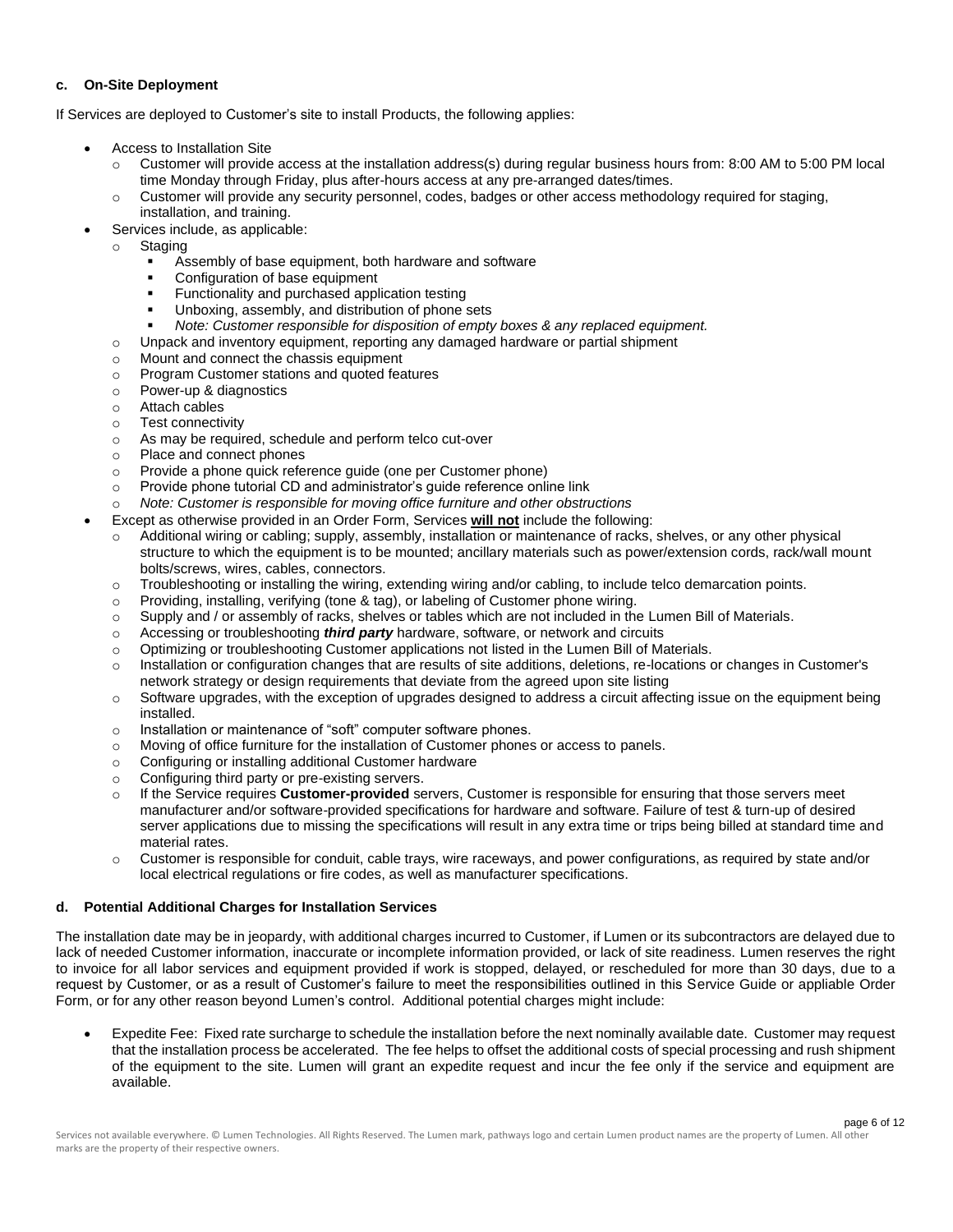- Time and Materials (T&M): Hourly rate for services performed beyond those covered by the Order Form, and for those instances where Customer or other parties (i.e. beyond Lumen's control) delay Lumen's progress and / or completion of the Service. At Customer's request, Lumen can arrange for onsite or remote services (T&M) in addition to the tasks covered in this Service Guide or appliable Order Form.
- Site Not Ready (SNR), Rescheduling, or Cancellation: Fees to cover costs of canceling or rescheduling the Service, assessed on a per site basis. Lumen will waive these fees if five business days' notice is given.
- After-hours: additional compensation for services performed outside normal business hours normal business hours is defined as Monday through Friday (exclusive of Holidays), 8am thru 5pm, local site time. At Customer's request, Lumen can arrange for services and support on weekdays after normal hours, or on Saturdays, Sundays, or Holidays.

#### **5. Lumen Provided Maintenance Services**

#### **a. General Service Components**

Except as otherwise provided, the following service components apply to all maintenance and support services in this section ("Services"). Services may be referred to as "Support Services" and "Implementation" in certain ordering, quoting, and invoicing documents.

- **Safety Compliance:** Lumen and Customer will adhere to all Safety Regulations. Lumen will not work in any area where a Hazardous Substance is present. Lumen may work in an area containing non-friable asbestos if Lumen determines, in its sole judgment, that the work will not disturb or cause the asbestos to become friable. Customer is responsible for informing Lumen of the existence, location and condition of any Hazardous Substances that may be in or around the Lumen work area. Customer will indemnify and hold Lumen harmless from any fines or other liabilities of Lumen arising from Customer's failure to inform Lumen of Hazardous Substances. Additionally, Lumen may suspend work from the time it reasonably identifies areas where Hazardous Substances may be present until the work area is in compliance with all Safety Regulations. Any such suspension is not a default of the Agreement, and any delays from the suspension may result in a similar delay in work completion, without penalty to Lumen. If the parties cannot agree whether Lumen's work can be performed through completion without a violation of Safety Regulations, or cannot agree to payment of added costs, if any, either party may terminate the Agreement without penalty. Such termination will not affect Customer's obligation to pay for Service provided by Lumen prior to the effective date of termination. "Hazardous Substance" means a substance regulated by any Safety Regulation and includes, but is not limited to, asbestos. "Safety Regulations" means all applicable health, safety and environmental laws, rules and regulations, including but not limited to Occupational Safety and Health Administration's and the Environmental Protection Agency's rules and regulations.
- **Trouble Reports:** Customer will report problems with the Covered Product to Center and Lumen will follow then-current methods and procedures to resolve the trouble report. Lumen will work each reported problem as applicable to the particular Lumen Provided Maintenance Service purchased by Customer. For Centurion Maintenance Services, Lumen will work each reported problem based on priority. For each trouble report opened for Promet Maintenance Services and Non-Standard Part Maintenance Services, Lumen will measure Engagement and Response times. "Engagement" means the period of time between when Lumen receives a trouble report from Customer and when the Center confirms with Customer both technician assignment and entitlement to support. "Center" means either the Lumen Customer Service Center reachable at (a) **800-227- 2218 opt 2, 2** for Lumen Data Networks CPE Support (Adtran, Cisco, Juniper, etc) and Cisco CallManager Solutions or (b) **800- 421-2271** for Voice CPE Support (Avaya, Cisco, Mitel, etc) and video solutions.
- **Performance of Services:** Lumen will provide certain activities for the Services during Covered Hours. "Covered Hours" means (a) for ProMet Maintenance 8:00 am to 5:00 pm Local Time, Monday through Friday, excluding Lumen-observed holidays; or (b) for Centurion maintenance, 24 hours per day, 7 days per week, including Lumen observed holidays. "Local Time" means the time zone in which Covered Product is located.
- **MD, EOS and EOL Covered Products.** Lumen will make an annual review of Customer's Covered Product to identify MD, EOS and EOL equipment and software. Service excludes MD, EOS and EOL equipment or software from maintenance coverage. Acceptance of an Order Form for Service does not bind Lumen to the maintenance of MD, EOS or EOL equipment or software. "End of Life" or "EOL" means equipment or software that is no longer available or supported by the manufacturer or producer. "End of Sale" or "EOS" means new equipment or software that is no longer available for purchase from the manufacturer or producer, but support and replacement equipment is available from the manufacturer or producer. "Manufacturer Discontinued" or "MD" means that the Covered Product or Software has been designated by the vendor as no longer supportable by manufacturing, design, and related processes. Covered Product designated as MD is no longer available for sale. Software designated as MD may no longer be available for upgrades or expansion, depending on the current state of the software. This "MD, EOS and EOL Covered Products" subsection only applies to Centurion Maintenance Services and Promet Maintenance Services.
- **Non-Disclosed Pre-Existing Issues.** Customer must disclose pre-existing issues that have a material impact to the Covered Product and would cause Lumen to incur an immediate cost to resolve. Lumen reserves the right to charge Customer for corrective action associated with such non-disclosed pre-existing issues within the first 90 days of the coverage period.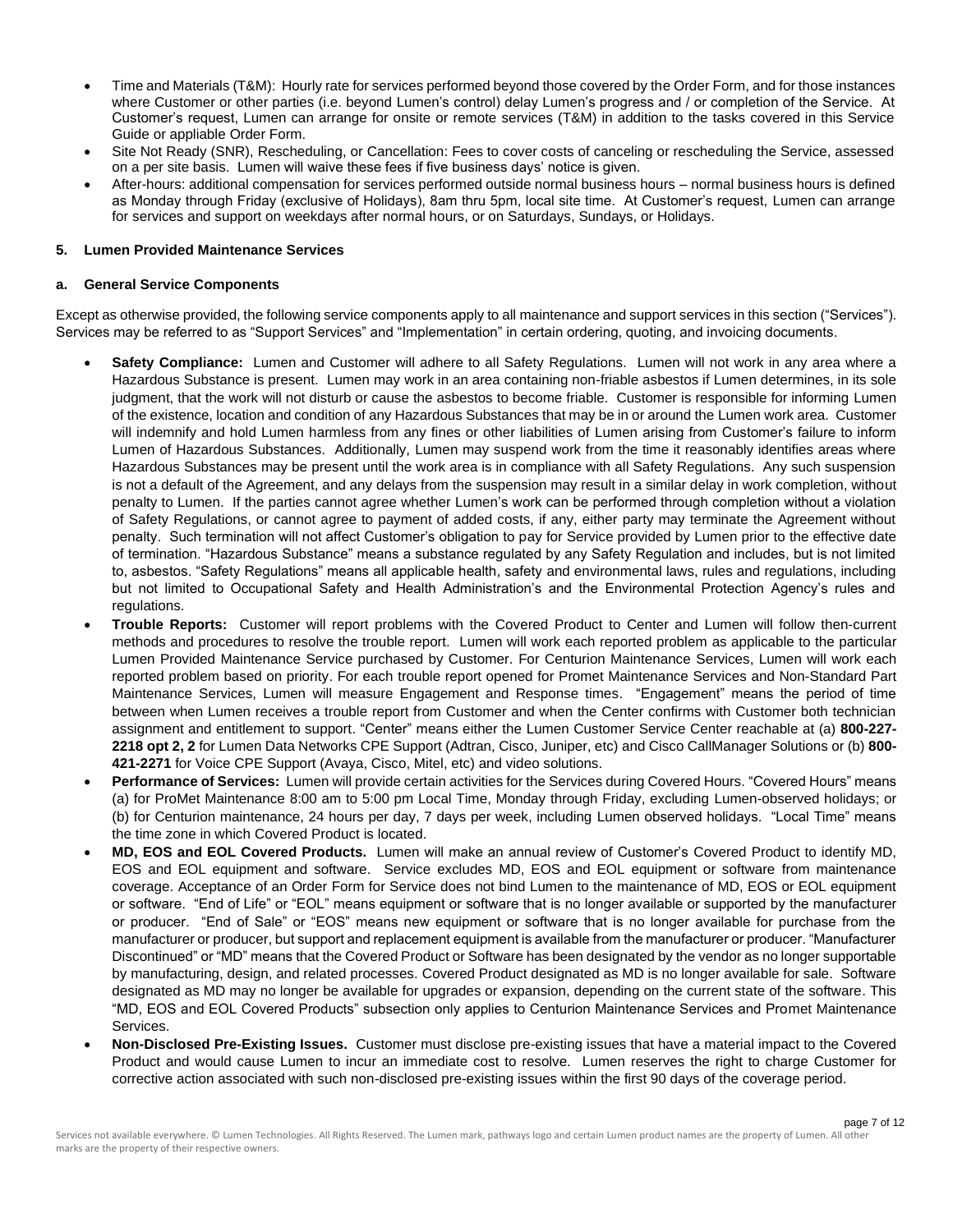- **Problem Isolation Billing; Service Exclusions.** In the event Lumen spends time (a) isolating problems to equipment, software, or LAN/WAN elements that are not part of the Covered Product or Non-Standard Product, or (b) associated with Service exclusions, Customer will pay Lumen for such effort at then-current time and material rates. Service exclusions include:
	- o CPE hardware not listed on the Order Form
	- o CPE software not listed on the Order Form unless embedded in the Covered Product
	- $\circ$  Covered Products missing serial numbers or other identification required by the manufacturer.
	- $\circ$  Problems caused by integration with non-Lumen provided hardware or software
	- o Problems associated with Operating Systems not provided by Lumen
	- $\circ$  Covered Product failure due to manufacturer excluded causes such as accident, abuse or misuse
	- o Covered Product failure due to non-compliance of electrical or environmental requirements
	- o Covered Product usage not in accordance to manufacturer specification
	- o Failure of Customer to follow proper operating procedures
	- o Servicing not authorized by Lumen
	- o Upgrades of software
	- o If providing On-Site service, any on-site support requested by Customer (for Promet Maintenance Service only)
- **Voice over Internet Protocol (VoIP) Quality Exclusion.** Lumen may perform tasks to maintain QoS for VoIP, on behalf of Customer. Nevertheless, Lumen makes no warranty on the quality of voice/video transmissions over private or public IP network in this Detailed Description. Further, Lumen does not recommend VoIP deployments over a Best Effort Network. Customer acknowledges that quality issues relative to voice/video transmission may occur on a Best Effort Network. Issues, such as jitter, echo, and dropped calls may occur with varied degrees of frequency depending on network use and latency. Trouble reports that have been isolated and diagnosed as intermittent QoS issues will be billable to Customer at then-current time and material rates. "Best Effort Network" means any private or public network that cannot sustain Quality of Service (QoS) for time sensitive traffic from one end point to another.

# **5.1 Centurion Maintenance Services ("Services")**

The following provisions apply to Centurion Maintenance Services:

- **Service Description:** Lumen will provide Lumen maintenance of the Covered Product, which may include embedded software, in accordance with the manufacturer's specifications ("Services"). "Covered Product" means CPE hardware and software manufactured by a Lumen approved vendor and is part of Lumen's standard portfolio. Lumen will provide all necessary labor, tools, and materials, and will repair or replace, at its option, any necessary parts in connection with Services. To the extent that Lumen provides labor, Customer will provide access to Lumen and/or its applicable affiliates, subcontractors and vendors performing such work. All work efforts are to be done by CTL technicians and resources. Services include the following options:
	- o Centurion On-Site Maintenance Service: Services will be provided on Customer's site.
	- Centurion Remote Maintenance Service: Services will be provided remotely.
- **System Integrity:** To receive Services from Lumen, Customer agrees to maintain System Integrity. Lumen reserves the right to deny Services if Customer fails to maintain System Integrity, including but not limited to adding hardware and software not provided by Lumen. Lumen may request Customer to provide documentation demonstrating System Integrity. "System Integrity" means: (a) Lumen is the Customer's channel partner of record for Covered Product; and (b) all system hardware is covered by this Service or other Lumen maintenance services.
- **Lumen Responsibilities:** Lumen will perform the below tasks.

#### o **Centurion Remote Maintenance Service**

- Accept trouble reports 24 hours per day, 7 days per week, including Lumen observed holidays
- Perform trouble isolation during Covered Hours.
- If Lumen and Customer determine an AR Product is required, Lumen will deliver AR Product during Covered Hours (a) for standard maintenance the next business day provided such determination was made before 3:00 PM; or (b) for premium maintenance, within four hours; or for Mitel etc. by the next business day provided such determination was made before 3:00 PM Local Time, Monday through Friday, excluding Lumen-observed holidays. "Advance Replacement Product" or "AR Product" means Lumen will provide Customer with a replacement part in advance of Customer returning the defective part for repair or replacement. Availability of AR is limited and is provided in the following services only Centurion Remote Maintenance.
- Lumen will make a reasonable effort to deliver all required replacement parts to Customer's site.

#### o **Centurion On-Site Maintenance Service**

- Accept trouble reports 24 hours per day, 7 days per week, including Lumen observed holidays
- Perform trouble isolation during Covered Hours
- If Lumen and Customer determine an on-site Response is required, Lumen will complete Response during Covered Hours (a) for standard maintenance, the next business day provided such determination was made before 3:00 PM; or (b) for premium maintenance, within four hours, or for Mitel etc. by the next business day provided such determination was made before 3:00 PM Local Time, Monday through Friday, excluding Lumen-observed holidays. "Response" means the period of time between (a) when Lumen and Customer determine remote diagnostic efforts are inadequate to resolve reported problem, a Field Replaceable Unit is identified for replacement or a Maintenance Release is needed;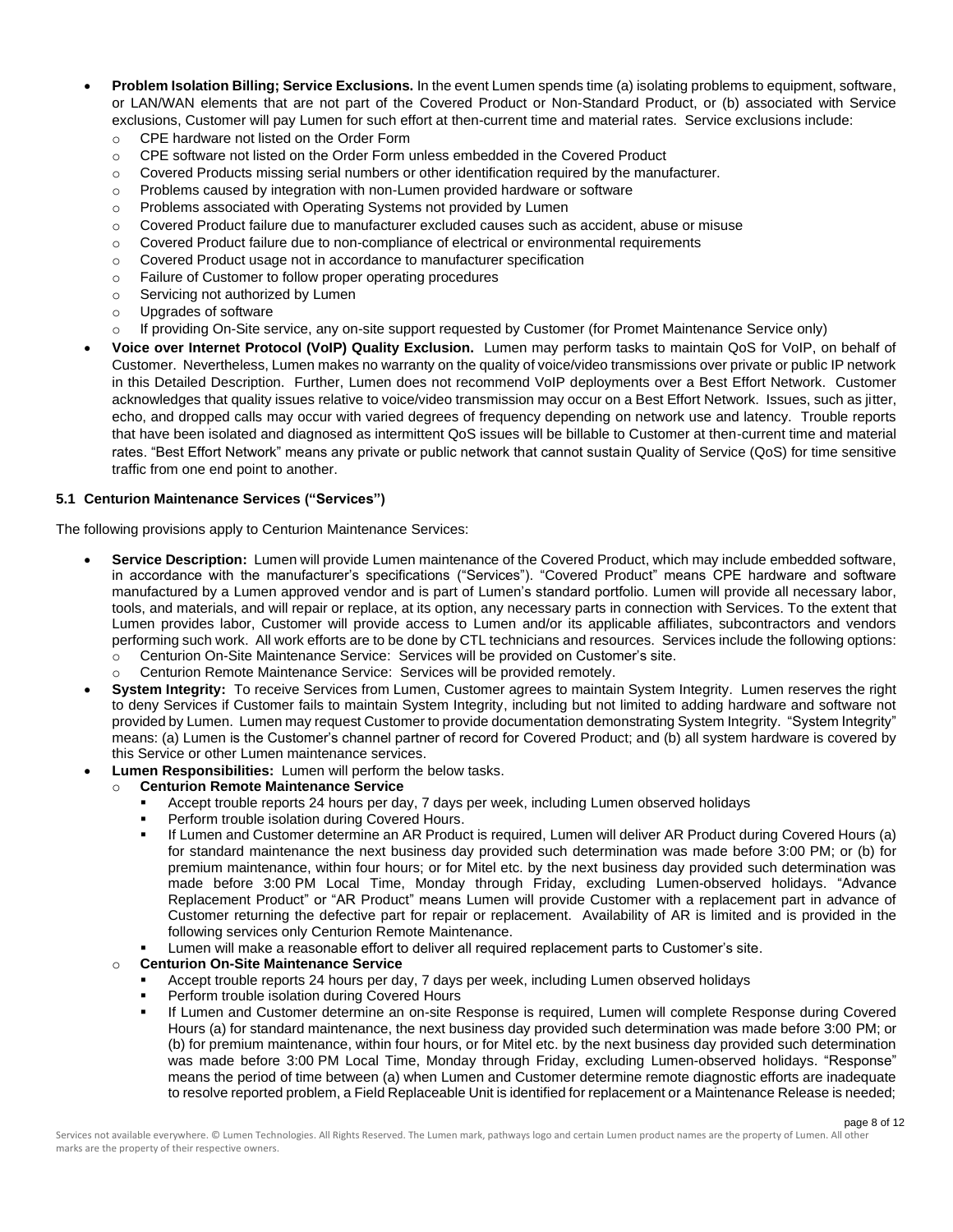and (b) when Lumen technician arrives at the site of the Covered Product. "Response with AR Product" means the period of time between when Lumen and Customer determine a Field Replaceable Unit is identified for replacement and when AR Product is delivered to Customer site. "Field Replaceable Unit" means a circuit board, part, or assembly that can be quickly and easily removed and replaced by a technician without having to send the entire product or system to a repair facility. "Maintenance Release" means an incremental release of Software that provides maintenance fixes or corrective content and may provide additional Software features.

- Lumen will make a reasonable effort to arrive at Customer's site with all required replacement parts.
- **Customer Responsibilities:** Customer will perform the below tasks.
	- o Provide information to assist Lumen in determining Service entitlement
	- o Provide serial numbers and specific location of the Covered Product
	- o Assist Lumen in accessing the Covered Product remotely either by modem or Internet
	- o Provide 30-day notice to Lumen of any changes to the Covered Product listed on the Order Form
	- $\circ$  Provide five-day notice to Lumen of any changes to the personnel authorized to contact Lumen
	- Perform due diligence to protect the Covered Product from abuse and misuse
- **Ticketing Response Priorities:**
	- o **Priority 1 (High) – Service Outage:** A service outage is the most critical event and is assigned to problems that severely affect service, capacity, billing, and maintenance capabilities. Customer's staff must be available as required by Lumen to aid in problem diagnosis and provide remote or on-site access to the Covered Product. Examples of Priority 1 events are:
		- Total network element outage
		- Any loss of safety or emergency capability (e.g., emergency calls such as 911 in North America)
		- Total loss of the ability of the system to provide any required critical major alarms
	- o **Priority 2 (Medium) – Service Affecting Impairment:** These are issues that affect system operation, maintenance or administration and require immediate attention. Their priority is lower than a service outage because, while impacted by the service issue, Customer is not inhibited from conducting business. Examples of Priority 2 events are:
		- A reduction in capacity or traffic handling capability such that expected loads cannot be handled
		- Failure resulting in dynamic routing, switching capability or transport loss
		- System restarts, whether or not the system has recovered or not, and where root cause has not been defined
	- o **Priority 3 (Low) – Service Affecting Intermittent Impairment:** These are issues that intermittently affect system operation, maintenance or administration. Due to their transient nature, resolution of these issues may be protracted. Examples of Priority 3 events are:
		- o Traffic impacting system restarts
		- Disruption of billing or accounting capability
	- o **Priority Level 4 – Customer Inquiry:** These are issues that require Lumen technical assistance such as software application issues that do not impact service or follow-up to all other reported problems.
- **Defective Product Return.** Customer must return defective Covered Product within 10 days of an AR Product shipment. Lumen retains the option to charge Customer for non-returned Covered Product plus \$300.00 service charge.
- **Service Level Objectives (SLO).** If Service includes SLO, Lumen will make commercially reasonable efforts to (a) complete Engagement within one hour after Customer initiation of a trouble report; or (b) complete Response during Covered Hours (i) for standard maintenance, the next business day provided need for Response was determined before 3:00 PM; or (ii) for premium maintenance, within four hours after determination by Customer and the Center that such Response is required.
- **Remote Access Device.** As part of the Service, Lumen may install a Remote Access Device ("RAD") at Customer location to allow Lumen to remotely diagnose and resolve problems on Covered Product. When connected to the Internet, the RAD initiates contact with the Lumen management platform. After authentication, a secure tunnel between the Lumen management platform and RAD is established. The RAD cannot accept incoming requests and is coded to only contact the Lumen management platform. Customer must return the RAD to Lumen within 30 days of termination of the Service. If the RAD is not returned to Lumen, Customer will be charged \$500, unless otherwise agreed to by Lumen and Customer.
- **Non-Standard Products**. Lumen may purchase Non-Standard Products on behalf of Customer for the purchasing convenience of Customer. Lumen will review Customer's Covered Product to identify Non-Standard Products. Acceptance of an Order Form for Service does not bind Lumen to maintenance of Non-Standard Products. Service for Non-Standard Products is provided at the discretion of Lumen and is subject to change without notice. If Lumen discontinues support of Non-Standard Products, Lumen will either: (a) reimburse customer for Service charges associated with Non-Standard Products if Customer received no benefit, or (b) charge Customer at then-current time and material rates for support of Non-Standard Products. Support of Non-Standard Products is further defined in the Detailed Description for Non-Standard Part Support Service. "Non-Standard Part" means (a) End of Sale CPE hardware and software manufactured or produced by Adtran, Ciena, Cisco, Juniper Networks, Nokia, Polycom, and Mitel or (b) CPE hardware and software for which Lumen is unable or unwilling to provide warranty or other maintenance support.

#### **5.2 Promet Maintenance Services ("Services")**

The following provisions apply to Promet Maintenance Services:

• **Service Description:** Lumen will provide Lumen maintenance of the Covered Product and the Non-Standard Product, which may include embedded software, in accordance with the manufacturer's specifications ("Services"). "Covered Product" means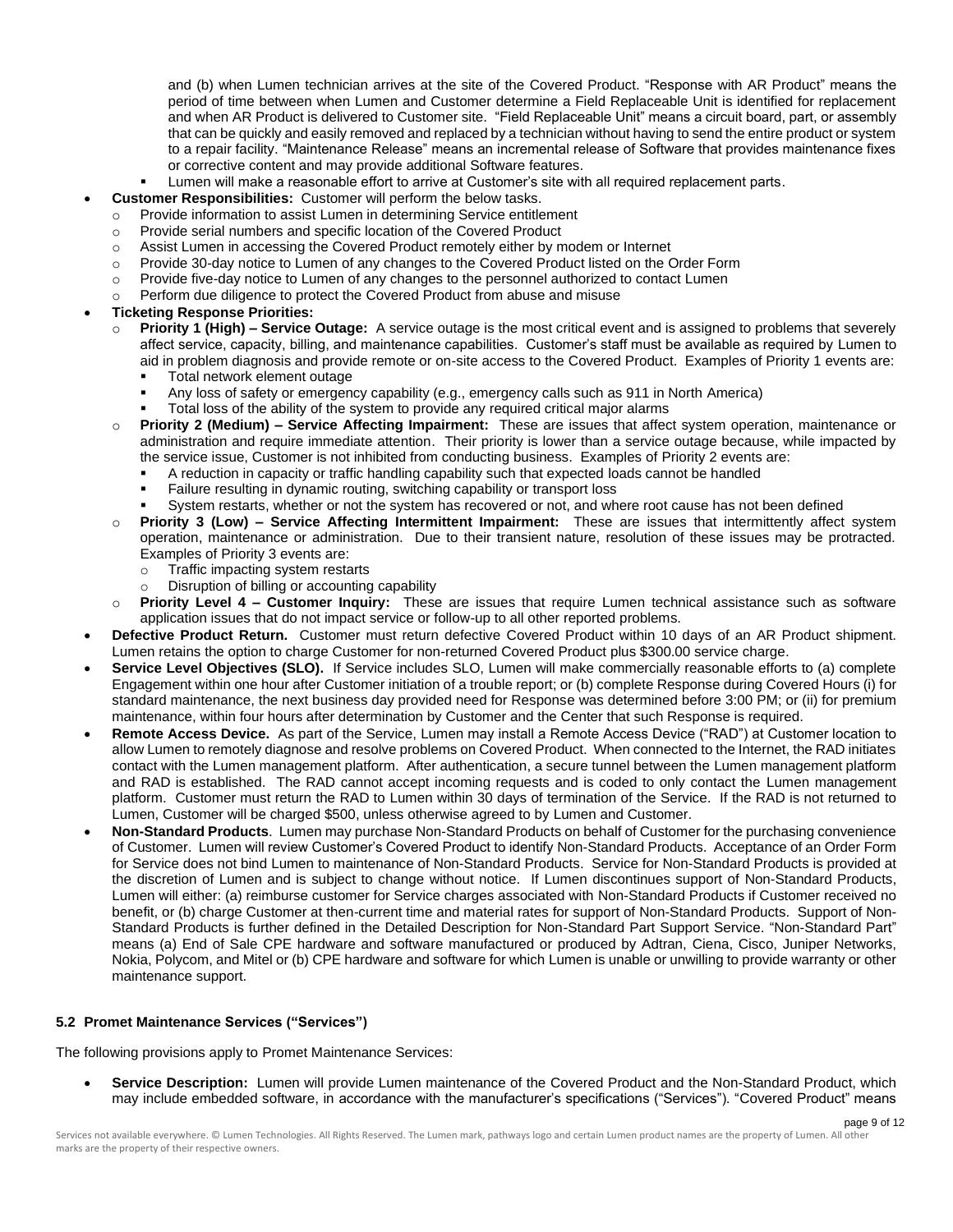CPE hardware and software manufactured by a Lumen approved vendor and is part of Lumen's standard portfolio. Lumen will provide all necessary labor, tools, and materials, and will repair or replace, at its option, any necessary parts in connection with Services. To the extent that Lumen provides labor, Customer will provide access to Lumen and/or its applicable affiliates, subcontractors and vendors performing such work. All work efforts are to be done by CTL technicians and resources. Services include the following options:

- o Promet Remote Standard Service
- o Promet Remote Premium Service
- o Promet On-Site Standard Service
- o Promet On-Site Premium Service
- **Lumen Responsibilities:** Lumen will perform the below tasks.

## o **Promet Remote Standard Service**

- Accept trouble reports 24 hours per day, 7 days per week, including Lumen observed holidays
- Perform trouble isolation during Covered Hours.
- If Lumen and Customer determine before 3:00 PM that an AR Product is required, Lumen will deliver AR Product the next business day. "Advance Replacement Product" or "AR" means Lumen will provide Customer with a replacement part in advance of Customer returning the defective part for repair or replacement. Availability of AR is limited and is provided only for Promet Remote Premium Service and Promet Remote Standard Service.

# o **Promet Remote Premium Service**

- Accept trouble reports 24 hours per day, 7 days per week, including Lumen observed holidays.
- Perform trouble isolation 24 hours per day, 7 days per week, including Lumen observed holidays.
- If Lumen and Customer determine an AR Product is required, Lumen will deliver AR Product within four hours, 24 hours per day, 7 days per week, including Lumen observed holidays to continue trouble isolation or implement trouble resolution. Availability of AR is limited and is provided only for Promet Remote Premium Service and Promet Remote Standard Service.

# o **Promet On-Site Standard Service**

- Accept trouble reports 24 hours per day, 7 days per week, including Lumen observed holidays
- Perform trouble isolation during Covered Hours.
- If Lumen and Customer determine before 3:00 PM that an on-site Response is required, Lumen will respond on-site the next business day. "Response" means the period of time between (a) when Lumen and Customer determine remote diagnostic efforts are inadequate to resolve reported problem, a Field Replaceable Unit is identified for replacement or a Maintenance Release is needed; and (b) when Lumen technician arrives at the site of the Covered Product or Non-Standard Product. "Field Replaceable Unit" means a circuit board, part, or assembly that can be quickly and easily removed and replaced by a technician without having to send the entire product or system to a repair facility. "Maintenance Release" means an incremental release of Software that provides maintenance fixes or corrective content and may provide additional Software features.
- Lumen will make reasonable effort to arrive at Customer's site with all required replacement parts.

# o **Promet On-Site Premium Service**

- Accept trouble reports 24 hours per day, 7 days per week, including Lumen observed holidays.
- Perform trouble isolation 24 hours per day, 7 days per week, including Lumen observed holidays.
- If Lumen and Customer determine an on-site Response is required, Lumen will respond within four hours, 24 hours per day, 7 days per week, including Lumen observed holidays to continue trouble isolation or implement trouble resolution Lumen will make reasonable effort to arrive at Customer's site with all required replacement parts.
- **Customer Responsibilities:** Customer will perform the below tasks.
- o Provide information to assist Lumen in determining Service entitlement
- o Provide serial numbers and specific location of the Covered Product
- o Assist Lumen in accessing the Covered Product remotely either by modem or Internet
- o Provide 30-day notice to Lumen of any changes to the Covered Product listed on the Order Form
- o Provide five-day notice to Lumen of any changes to the personnel authorized to contact Lumen
- Perform due diligence to protect the Covered Product from abuse and misuse
- **Remote Access Device.** As part of the Service, Lumen may install a Remote Access Device ("RAD") at Customer location to allow Lumen to remotely diagnose and resolve problems on Covered Product. When connected to the Internet, the RAD initiates contact with the Lumen management platform. After authentication, a secure tunnel between the Lumen management platform and RAD is established. The RAD cannot accept incoming requests and is coded to only contact the Lumen management platform. Customer must return the RAD to Lumen within 30 days of termination of the Service. If the RAD is not returned to Lumen, Customer will be charged \$500, unless otherwise agreed to by Lumen and Customer.
- **Preventative Maintenance**. Manufacturer of the Covered Product may provide guidance on methods and procedures that must be completed to protect warranties and extend the useful life of the Covered Product. Lumen will provide preventative maintenance information and or guidelines per manufacturer requirements.
- **Defective Product Return.** Customer must return defective Product within 10 days of an AR Product shipment. Lumen retains the option to charge Customer for non-returned Product plus \$300.00 service charge.
- **Service Level Agreements (SLA).** If Service includes SLA, Lumen will credit Customer in the event Lumen fails to complete Engagement within one hour during Covered Hours after Customer initiation of a trouble report or complete Response on the next business day after determination by Customer and the Center that such Response is required. This SLA credit is limited to one month's Service charge of the Covered Product. Under no circumstances will Lumen be required to credit Customer in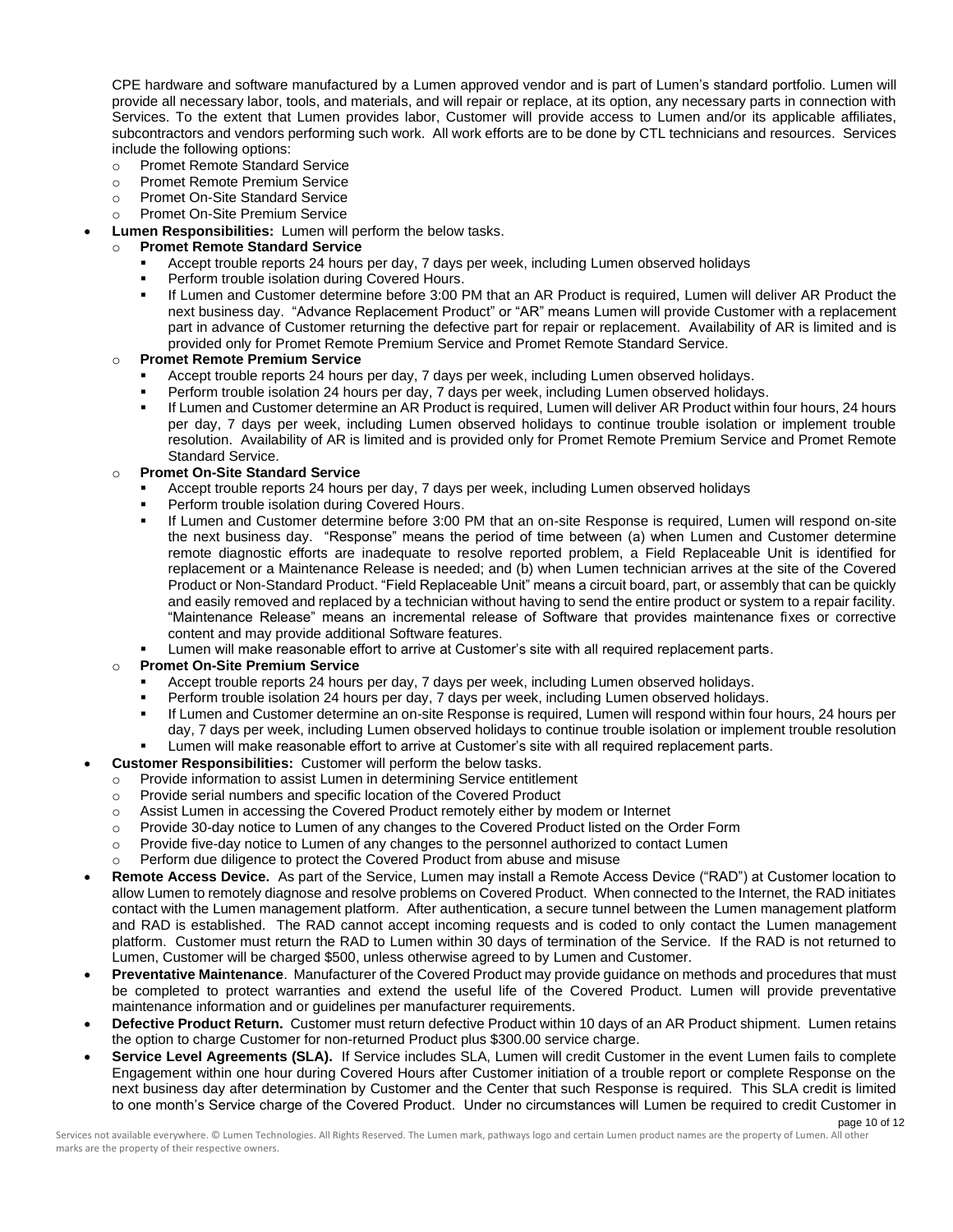any one calendar month for charges greater than the monthly charges for affected Service. An SLA credit will be applied only to the month in which the event giving rise to the credit occurred. This SLA credit only applies if all the following conditions are true: (a) Customer has fulfilled all Customer responsibilities in this Detailed Description, (b) Customer has granted Lumen always available remote access to the Covered Product, (c) the Covered Product is located in zone one of Lumen's Guide, and (d) the reported trouble has a material impact to Customer. Lumen must receive a written request for SLA credit from Customer under this section within 10 days of Lumen's failure to meet SLA. Customer waives SLA credit if Customer fails to provide Lumen written request within 10 day period. SLA are provided for all Promet Maintenance Services.

• **Non-Standard Products**. Lumen may purchase Non-Standard Products on behalf of Customer for the purchasing convenience of Customer. Lumen will review Customer's Covered Product to identify Non-Standard Products. Acceptance of an Order Form for Service does not bind Lumen to maintenance of Non-Standard Products. Service for Non-Standard Products is provided at the discretion of Lumen and is subject to change without notice. If Lumen discontinues support of Non-Standard Products, Lumen will either: (a) reimburse customer for Service charges associated with Non-Standard Products if Customer received no benefit, or (b) charge Customer at then-current time and material rates for support of Non-Standard Products. Support of Non-Standard Products is further defined in the Non-Standard Part Maintenance section below. "Non-Standard Part" means (a) End of Sale CPE hardware and software manufactured or produced by Adtran,Ciena, Cisco, Juniper Networks, Nokia, Polycom, and Mitel or (b) CPE hardware and software for which Lumen is unable or unwilling to provide warranty or other maintenance support.

# **5.3 Non-Standard Part Support Service ("Services")**

- **Service Description:** Lumen will provide maintenance services for Non-Standard Product, which may include embedded software, in accordance with the manufacturer's specifications ("Services"). "Non-Standard Product" means (a) End of Sale CPE hardware and software manufactured or produced by Adtran, Ciena, Cisco, Juniper Networks, Kentrox, Nokia, Nortel, Polycom, and Tasman Networks, or (b) CPE hardware and software for which Lumen is unable or unwilling to provide warranty or other maintenance support. Lumen will provide all necessary labor, tools, and materials, and will repair or replace, at its option, any necessary parts in connection with Services. To the extent that Lumen provides labor, Customer will provide access to Lumen and/or its applicable affiliates, subcontractors and vendors performing such work.
- **EOS and EOL Products.** This Detailed Description provides for the maintenance of EOS Products. Lumen will make an annual review of Customer's CPE to identify EOS and EOL equipment and software. Lumen will not provide Service for EOL equipment or software. Acceptance of an Order Form for Service does not bind Lumen to maintenance of EOL equipment or software. "End of Life" or "EOL" means equipment or software that is no longer available or supported by the manufacturer or producer. "End of Sale" or "EOS" means new equipment or software that is no longer available for purchase from the manufacturer or producer, but support and replacement equipment is available from the manufacturer or producer.
- **Lumen Responsibilities:** Lumen will perform the below tasks.
	- $\circ$  Accept trouble reports 24 hours per day, 7 days per week, including Lumen observed holidays.
	- o Perform trouble isolation during Covered Hours.
	- o Respond on-site the next business day if Lumen and Customer determine an on-site Response is required. "Response" means the period of time between when Lumen and Customer determine remote diagnostic efforts are inadequate to resolve reported problem or a Field Replaceable Unit is identified for replacement and when Lumen technician arrives at the site of the Non-Standard Part Product. "Field Replaceable Unit" means a circuit board, part, or assembly that can be quickly and easily removed and replaced by a technician without having to send the entire product or system to a repair facility.
- **Customer Responsibilities:** Customer will perform the below tasks.
	- o Provide information to assist Lumen in determining Service entitlement
	- o Provide serial numbers and specific location of the Non-Standard Part Product
	- $\circ$  Assist Lumen in accessing the Non-Standard Part Product remotely either by modem or Internet
	- o Provide 30-day notice to Lumen of any changes to the Non-Standard Part Product listed on the Order Form
	- $\circ$  Provide five-day notice to Lumen of any changes to the personnel authorized to contact Lumen
	- o Perform due diligence to protect the Non-Standard Part Product from abuse and misuse
	- Comply with all manufacturer environmental requirements
- **Preventative Maintenance.** Manufacturer of the Non-Standard Part Product may provide guidance on methods and procedures that must be completed to protect warranties and/or extend the useful life of the Non-Standard Part Product. Lumen will provide preventative maintenance per manufacturer requirements.

## **6. Manufacturer Provided Maintenance**

#### **a. Service Description**

Lumen will provide Lumen maintenance services to Customer through the Product manufacturer as defined by Product manufacturer ("Services"). Services may be referred to as "Support Services" and "Implementation" in certain ordering, quoting, and invoicing documents. Product manufacturer will provide all necessary labor, tools, and materials, and will repair or replace, at its option, any necessary parts in connection with the Service in accordance with terms applicable to the manufacturer's standard product and service offerings. Service description terms of certain manufacturers may be viewed at the below URLs or successor URLs as designated by the